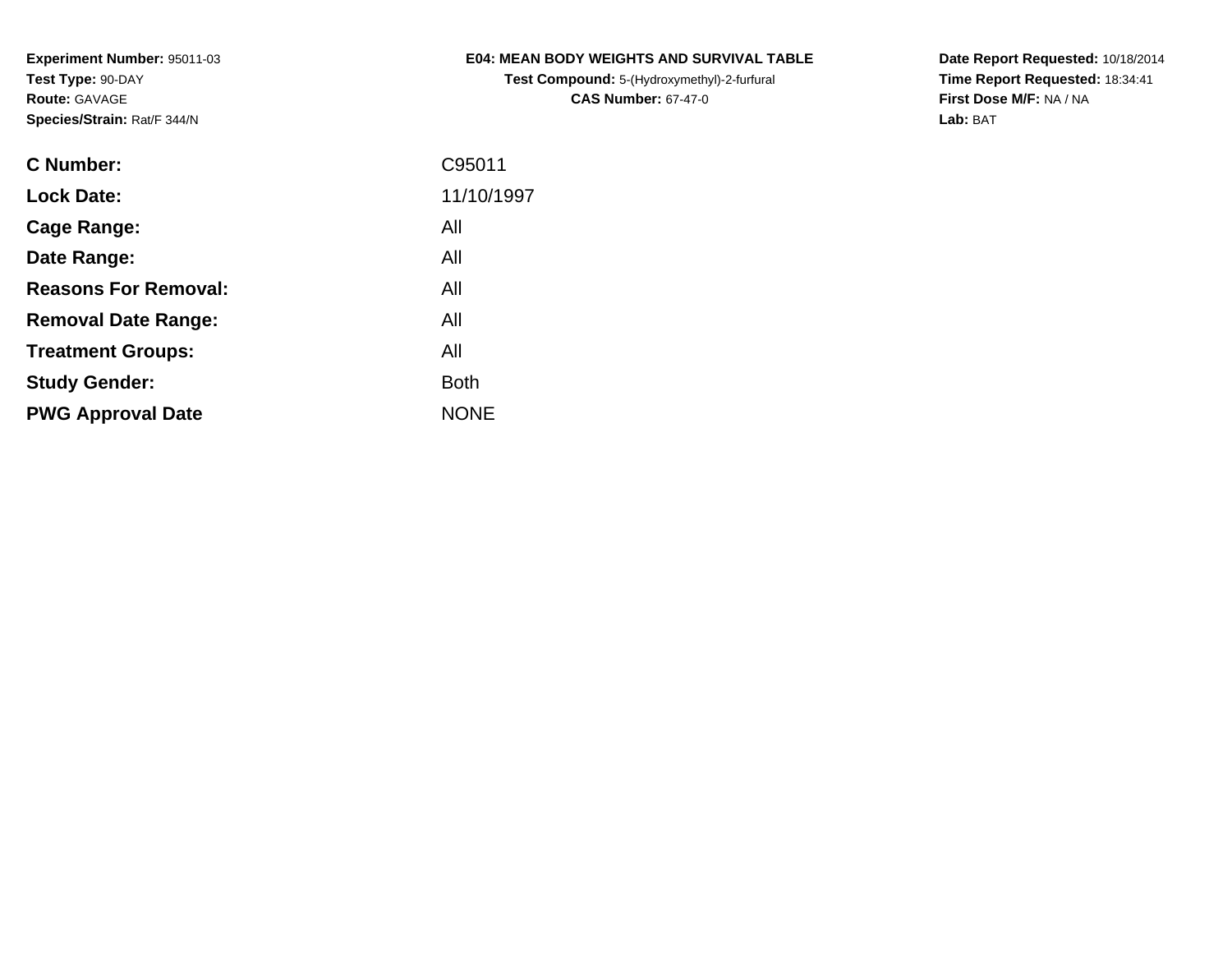## **E04: MEAN BODY WEIGHTS AND SURVIVAL TABLE**

**Test Compound:** 5-(Hydroxymethyl)-2-furfural

**CAS Number:** 67-47-0

**Date Report Requested:** 10/18/2014**Time Report Requested:** 18:34:41**First Dose M/F:** NA / NA**Lab:** BAT

#### **MALE**

| <b>DAY</b>                | 0 MG/KG |    |       | <b>94 MG/KG</b> |                 |       | <b>MG/KG</b><br>188 |    |       | <b>MG/KG</b><br>375 |    |
|---------------------------|---------|----|-------|-----------------|-----------------|-------|---------------------|----|-------|---------------------|----|
|                           | WT(g)   | N  | WT(g) | % OF CNTL N     |                 | WT(g) | % OF CNTL N         |    | WT(g) | % OF CNTL N         |    |
|                           | 89.1    | 10 | 88.8  | 99.6            | 10 <sup>1</sup> | 88.7  | 99.5                | 10 | 90.0  | 101.0               | 10 |
| 8                         | 119.8   | 10 | 119.5 | 99.8            | 10              | 117.2 | 97.8                | 10 | 122.4 | 102.2               | 10 |
| 15                        | 156.3   | 10 | 157.3 | 100.7           | 10 <sup>1</sup> | 152.5 | 97.6                | 10 | 152.3 | 97.5                | 10 |
| 22                        | 185.3   | 10 | 190.2 | 102.6           | 10 <sup>1</sup> | 181.9 | 98.1                | 10 | 189.0 | 102.0               | 10 |
| 29                        | 212.7   | 10 | 220.4 | 103.6           | 10 <sup>1</sup> | 210.9 | 99.1                | 10 | 214.2 | 100.7               | 10 |
| 36                        | 230.8   | 10 | 236.2 | 102.4           | 10 <sup>1</sup> | 229.8 | 99.6                | 10 | 234.1 | 101.4               | 10 |
| 43                        | 246.7   | 10 | 251.6 | 102.0           | 10 <sup>1</sup> | 225.0 | 91.2                | 10 | 252.5 | 102.4               | 10 |
| 50                        | 255.9   | 10 | 262.6 | 102.6           | 10 <sup>1</sup> | 233.2 | 91.1                | 10 | 266.6 | 104.2               | 10 |
| 57                        | 274.3   | 10 | 279.9 | 102.0           | 10              | 258.4 | 94.2                | 10 | 283.8 | 103.4               | 10 |
| 64                        | 284.4   | 10 | 293.8 | 103.3           | 10              | 279.4 | 98.3                | 10 | 291.6 | 102.5               | 10 |
| 71                        | 308.1   | 10 | 312.2 | 101.3           | 10              | 298.9 | 97.0                | 10 | 314.2 | 102.0               | 10 |
| 78                        | 317.7   | 10 | 320.5 | 100.9           | 10              | 307.9 | 96.9                | 10 | 322.4 | 101.5               | 10 |
| 85                        | 329.3   | 10 | 331.8 | 100.8           | 10              | 318.6 | 96.7                | 10 | 332.0 | 100.8               | 10 |
| 92                        | 335.8   | 10 | 330.4 | 98.4            | 10              | 324.2 | 96.5                | 10 | 332.1 | 98.9                | 10 |
| <b>TERM</b><br><b>SAC</b> | 334.8   | 10 | 337.4 | 100.8           | 10              | 329.0 | 98.3                | 10 | 339.1 | 101.3               | 10 |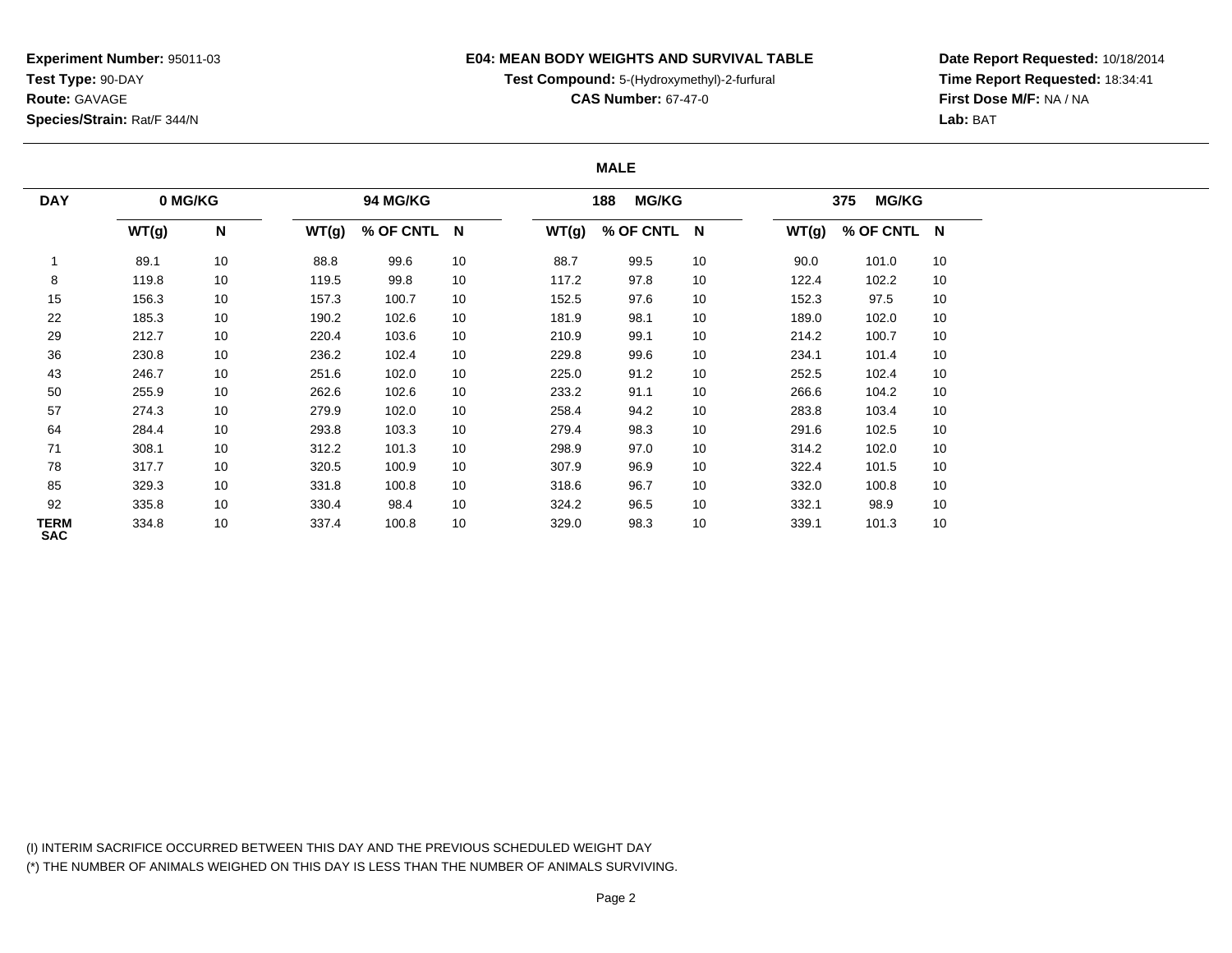## **E04: MEAN BODY WEIGHTS AND SURVIVAL TABLE**

**Test Compound:** 5-(Hydroxymethyl)-2-furfural

**CAS Number:** 67-47-0

**Date Report Requested:** 10/18/2014**Time Report Requested:** 18:34:41**First Dose M/F:** NA / NA**Lab:** BAT

#### **MALE**

| <b>DAY</b>         |       | <b>MG/KG</b><br>750 |    |       | <b>MG/KG</b><br>1500 |    |
|--------------------|-------|---------------------|----|-------|----------------------|----|
|                    | WT(g) | % OF CNTL N         |    | WT(g) | % OF CNTL N          |    |
|                    | 88.9  | 99.7                | 10 | 89.0  | 99.8                 | 10 |
| 8                  | 118.6 | 99.0                | 10 | 120.8 | 100.8                | 10 |
| 15                 | 153.6 | 98.3                | 10 | 156.1 | 99.9                 | 10 |
| 22                 | 183.6 | 99.1                | 10 | 182.5 | 98.5                 | 9  |
| 29                 | 203.2 | 95.5                | 10 | 215.1 | 101.1                | 9  |
| 36                 | 222.1 | 96.2                | 10 | 231.1 | 100.1                | 9  |
| 43                 | 235.5 | 95.5                | 10 | 243.3 | 98.6                 | 9  |
| 50                 | 245.6 | 95.9                | 10 | 255.3 | 99.7                 | 9  |
| 57                 | 261.2 | 95.2                | 10 | 268.8 | 98.0                 | 9  |
| 64                 | 278.3 | 97.9                | 10 | 279.2 | 98.2                 | 9  |
| 71                 | 299.2 | 97.1                | 10 | 292.6 | 95.0                 | 9  |
| 78                 | 303.5 | 95.5                | 10 | 290.2 | 91.4                 | 9  |
| 85                 | 307.4 | 93.3                | 10 | 299.7 | 91.0                 | 9  |
| 92                 | 308.9 | 92.0                | 10 | 314.9 | 93.8                 | 9  |
| TERM<br><b>SAC</b> | 317.7 | 94.9                | 10 | 310.5 | 92.7                 | 9  |

\*\*\*END OF MALE DATA\*\*\*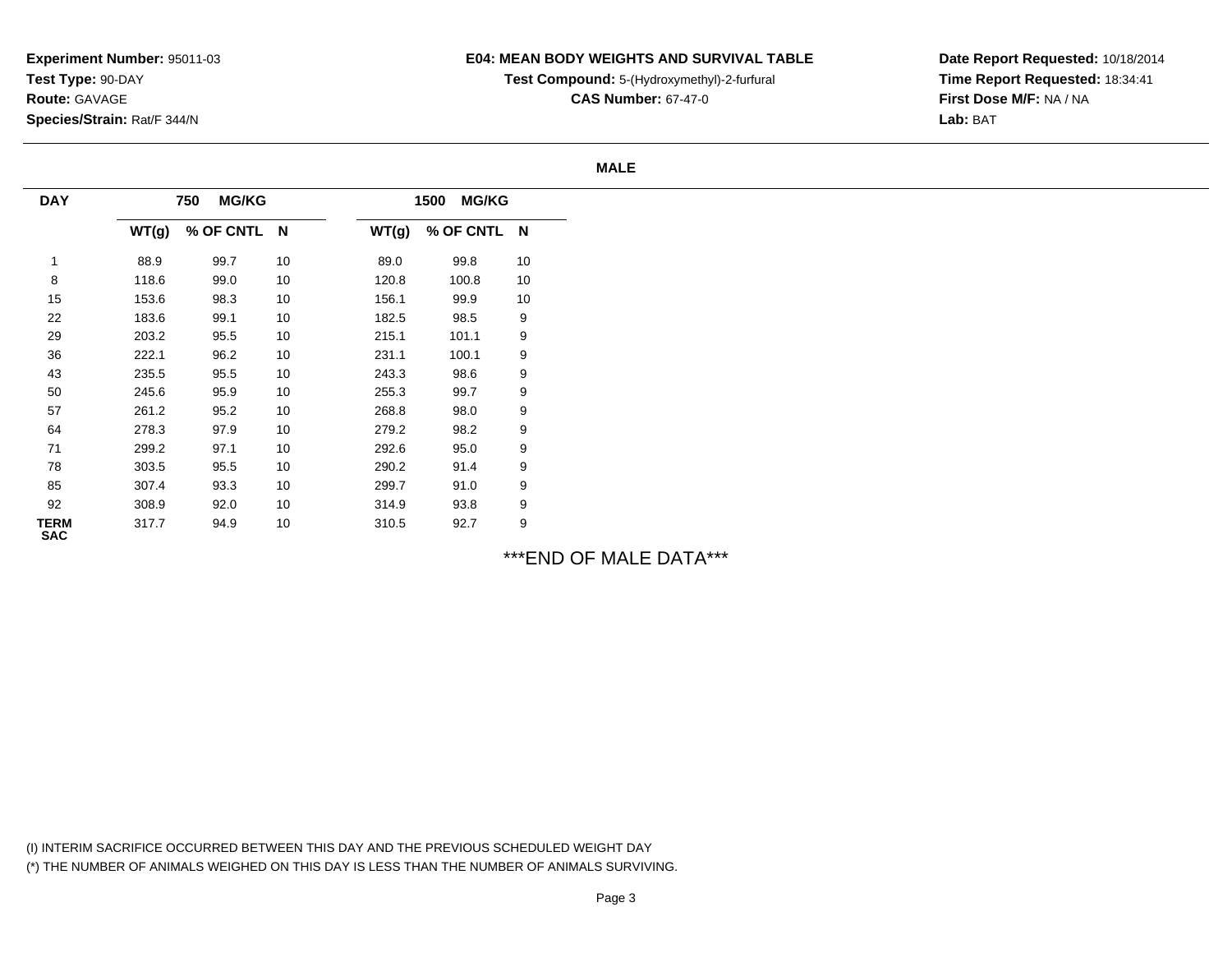### **E04: MEAN BODY WEIGHTS AND SURVIVAL TABLE**

**Test Compound:** 5-(Hydroxymethyl)-2-furfural

**CAS Number:** 67-47-0

**Date Report Requested:** 10/18/2014**Time Report Requested:** 18:34:41**First Dose M/F:** NA / NA**Lab:** BAT

#### **FEMALE**

| <b>DAY</b>         | 0 MG/KG |    |       | 94 MG/KG    |    |       | <b>MG/KG</b><br>188 |    |       | <b>MG/KG</b><br>375 |    |
|--------------------|---------|----|-------|-------------|----|-------|---------------------|----|-------|---------------------|----|
|                    | WT(g)   | N  | WT(g) | % OF CNTL N |    | WT(g) | % OF CNTL N         |    | WT(g) | % OF CNTL N         |    |
|                    | 90.1    | 10 | 89.4  | 99.3        | 10 | 89.1  | 98.9                | 10 | 90.8  | 100.8               | 10 |
| 8                  | 108.5   | 10 | 104.5 | 96.4        | 10 | 105.1 | 96.9                | 10 | 107.2 | 98.8                | 10 |
| 15                 | 130.1   | 10 | 125.5 | 96.5        | 10 | 123.5 | 95.0                | 10 | 127.7 | 98.2                | 10 |
| 22                 | 143.6   | 10 | 139.2 | 97.0        | 10 | 138.4 | 96.4                | 10 | 140.5 | 97.9                | 10 |
| 29                 | 152.5   | 10 | 148.1 | 97.1        | 10 | 149.7 | 98.1                | 10 | 149.6 | 98.1                | 10 |
| 36                 | 159.5   | 10 | 153.2 | 96.0        | 10 | 156.5 | 98.1                | 10 | 158.2 | 99.1                | 10 |
| 43                 | 164.4   | 10 | 161.7 | 98.3        | 10 | 160.3 | 97.5                | 10 | 163.3 | 99.3                | 10 |
| 50                 | 173.2   | 10 | 167.1 | 96.5        | 10 | 167.8 | 96.9                | 10 | 169.7 | 98.0                | 10 |
| 57                 | 178.8   | 10 | 172.2 | 96.3        | 10 | 170.1 | 95.1                | 10 | 174.9 | 97.8                | 10 |
| 64                 | 183.2   | 10 | 176.6 | 96.4        | 10 | 176.0 | 96.1                | 10 | 178.2 | 97.3                | 10 |
| 71                 | 185.5   | 10 | 179.7 | 96.9        | 10 | 180.9 | 97.5                | 10 | 183.9 | 99.1                | 10 |
| 78                 | 193.2   | 10 | 186.4 | 96.5        | 10 | 185.3 | 95.9                | 10 | 187.6 | 97.1                | 10 |
| 85                 | 193.4   | 10 | 182.6 | 94.5        | 10 | 188.6 | 97.6                | 10 | 192.6 | 99.6                | 10 |
| 92                 | 196.1   | 10 | 188.6 | 96.2        | 10 | 189.2 | 96.5                | 10 | 193.7 | 98.8                | 10 |
| TERM<br><b>SAC</b> | 196.4   | 10 | 192.7 | 98.1        | 10 | 193.3 | 98.4                | 10 | 196.7 | 100.1               | 10 |